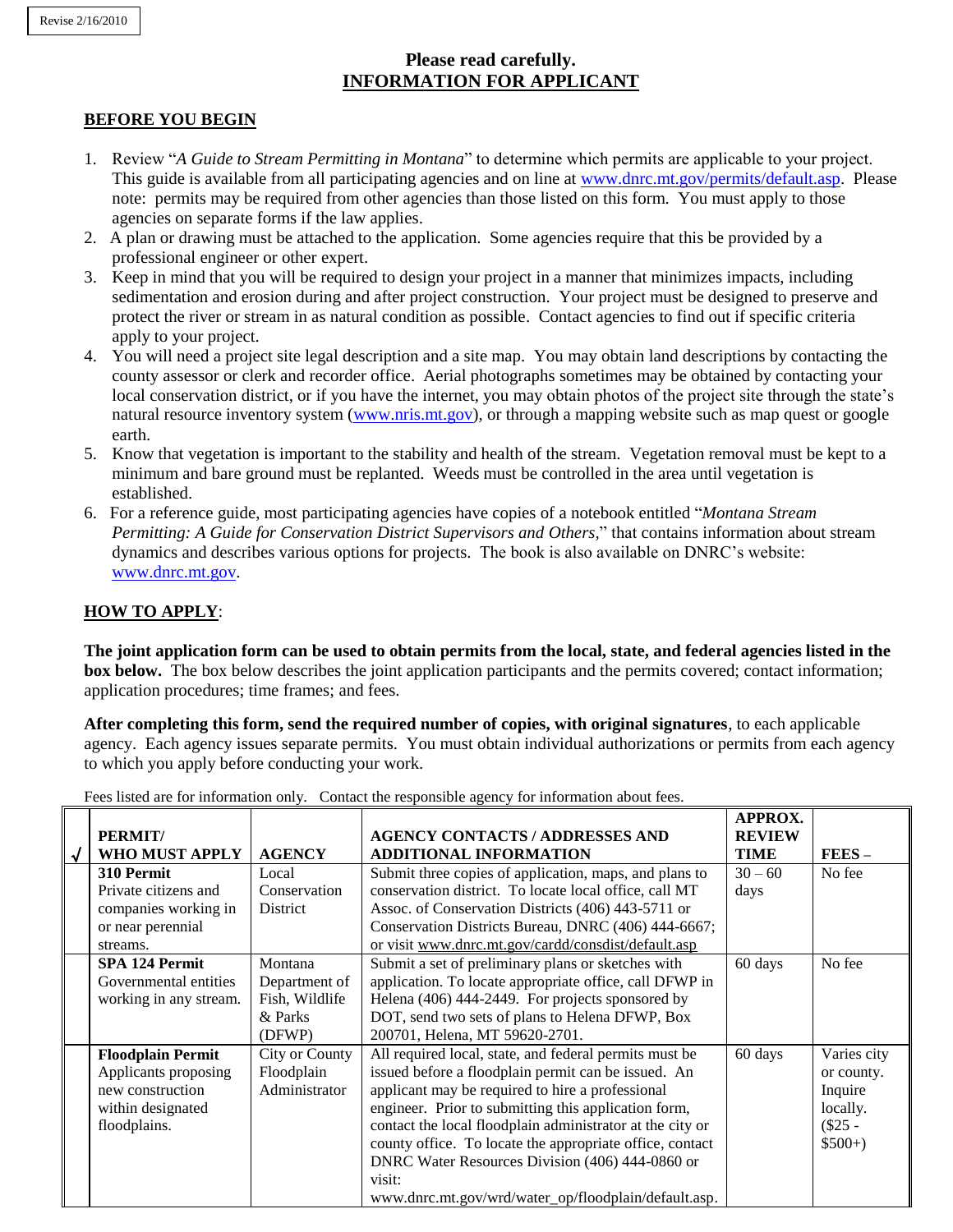| <b>Section 404 Permit</b><br>Applicants working in<br>any stream and in<br>wetlands.<br><b>Section 10 Permit</b><br>Applicants working on<br>Yellowstone,<br>Missouri, or Kootenai<br>Rivers or their<br>reservoirs. | U.S. Army<br>Corps of<br>Engineers<br>(COE)                                    | Submit one copy of application plus a set of<br>construction plans or sketches of the proposed project,<br>if available. See special signature requirements<br>following "Information for Applicant". US Army<br>Corps of Engineers, 10 West 15 <sup>th</sup> Street Suite 2200,<br>Helena MT 59626; (406) 441-1375.                                                                                                                      | $30 - 120$<br>days                                                       | Varies (\$0 -<br>\$100)<br>You will be<br>contacted if<br>fee applies. |
|----------------------------------------------------------------------------------------------------------------------------------------------------------------------------------------------------------------------|--------------------------------------------------------------------------------|-------------------------------------------------------------------------------------------------------------------------------------------------------------------------------------------------------------------------------------------------------------------------------------------------------------------------------------------------------------------------------------------------------------------------------------------|--------------------------------------------------------------------------|------------------------------------------------------------------------|
| <b>318 Authorization</b><br>Activities that cause<br>temporary turbidity in<br>any state water.<br>Applies only for work<br>carried out in water.                                                                    | Montana<br>Department of<br>Environmental<br>Quality (DEQ)                     | Do not send this form directly to DEQ if applying<br>for a 310 or 124 permit. You will be notified if you<br>must apply directly to DEQ during the 310 or 124<br>permit review. If you are not applying for a 310 or 124<br>permit, apply directly to DEQ with \$150 fee enclosed<br>Dept. of Environmental Quality, Permitting and<br>Compliance Division, Water Protection Bureau, Box<br>200901, Helena MT 59620-0901; (406) 444-3080. | 30 days<br>after<br>application<br>and fee are<br>received.              | \$250(318)                                                             |
| <b>401 Certification</b><br>Activities that may<br>adversely affect state<br>water quality<br>standards.                                                                                                             |                                                                                | Depending on the type of 404 permit you may have<br>obtained from the U.S. Army Corps of Engineers, a<br>401 Water Quality Certification of that 404 permit by<br>DEQ might be necessary. To determine if a<br>401 Cetification is necessary, Contact the U.S. Army<br>Corps (406) 441-1375 or DEQ (406) 444-3080.                                                                                                                        |                                                                          | $$400 -$<br>\$20,000<br>(401)                                          |
| <b>Navigable Rivers</b><br><b>Land Use License/</b><br><b>Easement -- Projects</b><br>in, on, under, or over<br>navigable waters.                                                                                    | Montana<br>Department of<br>Natural<br>Resources and<br>Conservation<br>(DNRC) | Additional fees, a land survey, and other information<br>will be required. Contact the local DNRC land office<br>for information. To locate appropriate Land Office, call<br>(406) 444-2074. To determine if your project is on a<br>navigable waterway, visit:<br>www.dnrc.mt.gov/trust/default.asp                                                                                                                                      | $License -$<br>up to $60$<br>days.<br>Easements<br>$-$ up to 90<br>days. | License \$25<br>Easement<br>\$50, plus<br>annual fee                   |

# **INSTRUCTIONS FOR FILLING OUT THE JOINT APPLICATION**:

The sections indicated below correspond with sections on the application form. Sections A, B, and C must be completed for all applications. Section D is to be completed only if you are applying for a Floodplain Permit, Section 404 Permit, or Section 10 permit.

**A. APPLICANT INFORMATION.** The applicant can be the landowner or any authorized agent of the landowner. The name and address of the landowner where the project will be constructed are required if different from the applicant. If a contractor will be used to do the work, provide the contractor's name and contact information. Be aware that the issuance of any permit does not give permission to carry out a project on land that is not owned by the applicant. The applicant has the duty to secure necessary landowner authorization.

**B. PROJECT SITE INFORMATION.** This information is required to locate the site and the water body where the work will be completed. If it is not clear how to get to the site, be sure to include written directions. Attach an additional sheet or site map that clearly shows the project location and any identifying landmarks. Geocodes help locate the property where the project will be constructed and are available online at: **[www.gis.doa.state.mt.us/cadastral/textsearch.html](http://www.gis.doa.state.mt.us/cadastral/textsearch.html)** Leave the Geocode line blank if you don't have access to the internet.

Check the DNRC website to determine if your project will be conducted on a state navigable waterway. If so, a copy of this application must be mailed to DNRC's Trust Land Management office. The address and website are listed in the box above. If you do not have the internet, you can call any local Land Office or the number listed in the box above.

**C. PROJECT INFORMATION.** This section provides space for you to describe your project and the steps you will take to minimize impacts. Projects must be constructed in a way that minimizes impacts to the water body and that keeps rivers and streams in as natural state as possible. Some agencies and conservation districts may require you to follow specific standards for project design, materials used, or re-vegetation.

1. Type of Project. Check all boxes that apply to the proposed work. If your project type is not listed, check other and describe what type of project you are proposing.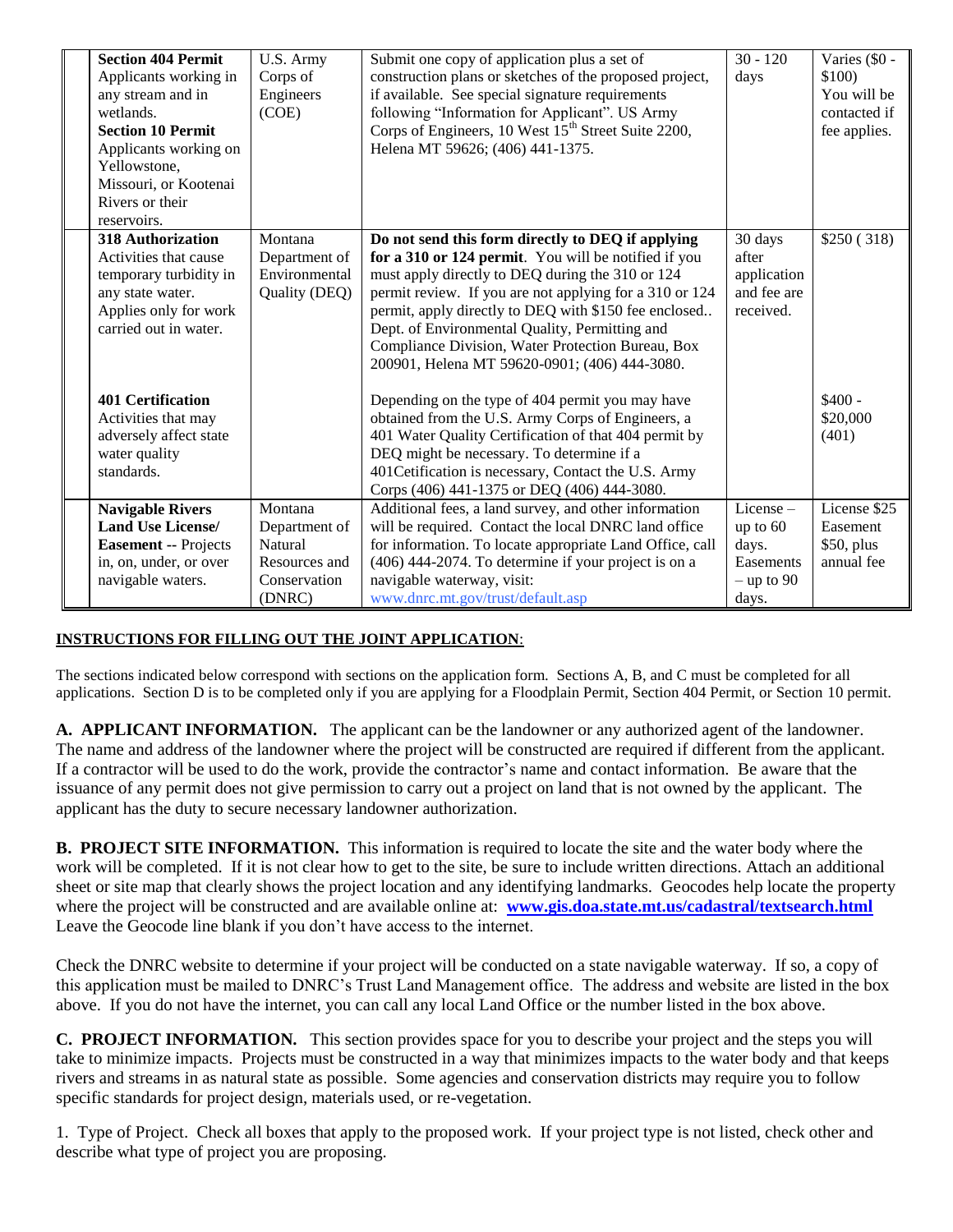2. Be sure to attach a plan or drawing that includes the information requested. Your application will be rejected if project plan or drawing is not provided.

3. Annual Maintenance. Conservation districts may authorize minor maintenance activities for up to ten years. If the proposed work will be conducted each year, check this box and attach an annual plan of operation. An annual plan of operation must include the nature and extent of work to be conducted each year. It should also include, at minimum, a detailed description of the work to be done, the timing of the work proposed, and the amount of streambed materials to be removed or disturbed, as well as other information required by the district. If the conservation district authorizes an annual maintenance permit, you still may be required to seek approval from other agencies each year prior to doing work.

4. Proposed Construction Date. The timing of construction is an important factor in determining impacts to water quality, fish, and aquatic life. Authorizations/permits may contain timing restrictions on construction activities. Note when you plan to start work and how long it will take to complete. Keep in mind it can take 30-120 days or more after an application is complete to receive permits you need to begin your project. Plan ahead.

5. Purpose. Describe the need and purpose of the proposed work. What will it be used for and why?

6. Current Condition. Describe the current condition of the site. Include the type of existing vegetation, bank condition, slope, and height of bank. Note other structures such as riprap, dikes, bridges, irrigation facilities, road crossings, or homes. You may provide photos in addition to the description.

7. Brief Description. Describe briefly what you propose to do and how you plan to construct it. Other places in the application will allow for more detailed information.

8. Project Dimensions. Generally describe the impact area of your project and provide dimensions of your project, including linear feet, distance the work will encroach into the waterbody, as well as extend away from the water body. Use the high water mark as a point of measure. If you are unsure of the high water mark or it isn't applicable to the project, specify another point of measure.

9. Vegetation. Vegetation is important for bank stability and maintaining water quality. Most agencies require that only the vegetation necessary to conduct the work be removed. Describe the vegetation present at the site. Reseeding and replanting is usually required; describe your plan to re-vegetate the area in question #12.

10. Materials. What materials are going to be used for your project? Where were they obtained? How much are you planning to use? All materials used must be of adequate size and dimension for the project and be free of pollutants. If streambed or other materials are removed from the bed of a stream, they must be removed from the area so they don't reenter the stream. When possible, choose materials that are natural to the area to construct your project.

11. Equipment. List all equipment that will be used for construction of the project. How will the equipment be used on the bank and/or in the waterbody? Make sure your equipment is clean and free of excess grease, weeds, and weed seeds before using it in the waterway. To prevent the spread of whirling disease, remove all mud and aquatic plants from heavy machinery and other equipment before moving between waters and work sites. Drain water from machinery and let machinery dry before moving to another location.

12. Consider the impacts of the proposed project, even if they are temporary. All projects create impacts. Projects must be designed and constructed in a manner that minimizes impacts and keeps natural rivers and streams in as natural a state as possible. Use the space provided to describe what you plan to do to minimize the impact of the proposed project during and after construction. Examples would include sediment fences along the bank or below the proposed work, coffer dams to direct flow away from the project area, fish friendly diversions or stream crossings, re-vegetating disturbed areas, timing of the project, designing projects to fit into the natural area, minimizing disturbance, or care in selection of sites and methods used to construct the project.

13. Describe anticipated beneficial natural resource benefits that will occur as a result of your project, such as improved water quality, improved riparian vegetation, improved fish habitat, etc.

14. List other projects you considered before selecting the project for which you are applying. Describe the reason why you chose the project you selected.

**For 310 applicants only**: The criteria listed below will be used by an inspection team and the conservation district in reviewing your application. In addition to filling out this question, during the review process, you may be requested to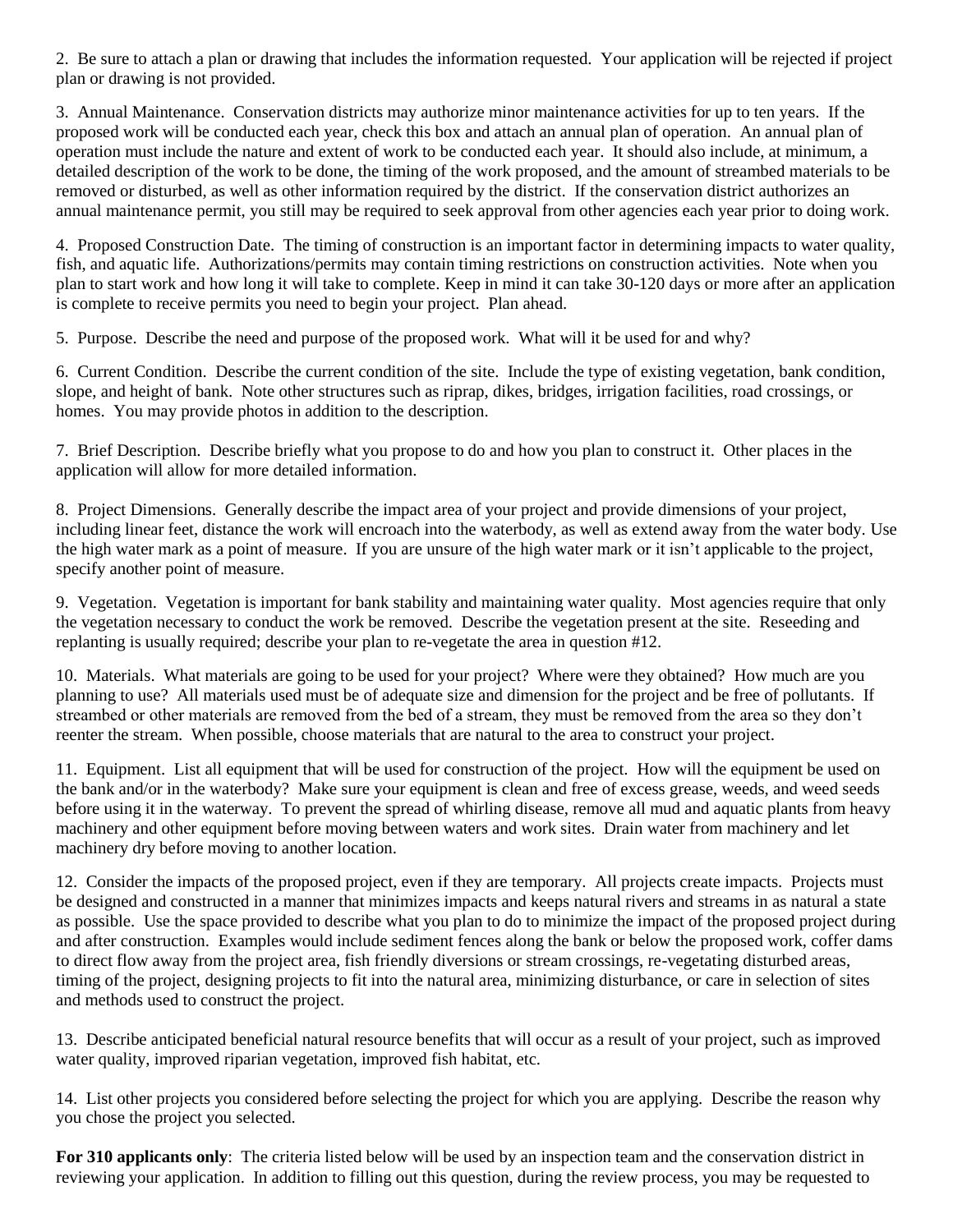provide more specific information about the alternatives you considered. The kind of information that may be requested from you may include, but is not limited to:

a. Other reasonable alternatives that may have been considered prior to selecting the project described in the application.

- b. Costs of the alternatives.
- c. Impacts of the alternatives, including:
	- 1. Sedimentation and/or erosion.
	- 2. Stream channel alterations.
	- 3. Disturbance to vegetation.
	- 4. Water quality changes (during and after construction).
	- 5. Stream flow changes.
	- 6. Fish and aquatic habitat.
	- 7. Changes to the natural condition of the area.

## **D. ADDITIONAL INFORMATION FOR SECTION 404, SECTION 10, AND FLOODPLAIN PERMITS.**

Information in Section D is specific to Section 404, Section 10, and Floodplain permits. Answer Questions 1-3 if you are applying for a Section 404 or Section 10 permit from the US Army Corps of Engineers. Answer Questions 3-6 if you are applying for a Floodplain Permit from the local floodplain administrator. (Question 3 is required for both.)

1. See definitions listed below for aquatic areas, wetlands, fill material, and how to calculate materials and impacted areas.

2. See definition of compensatory mitigation below.

3. Attach a list of adjacent property owners and their mailing addresses. This includes properties adjacent to and across from the project site. Be advised that many communities require a certified adjoining property owner list. (You can get this information from the community's planning/zoning/GIS office or through a title company). At its discretion, the permitting agency may contact these landowners.

4. For floodplain permits, all local, state, and federal permits must be in place before a floodplain permit can be issued. Provide copies of each issued, waived, denied, or pending permits.

5. If your project site is in a designated floodplain, the waterway will have a Flood Insurance Study (FIS) map and/or floodplain map number (FHBM, FIRM, DFIRM). Contact the local floodplain administrator to obtain the number.

6. Check with the local government to see if there are special planning or zoning regulations.

### **Definitions:**

- **Aquatic areas** include (but are not limited to) rivers, streams, creeks, lakes, reservoirs, wetlands, wet meadows, oxbows, and sloughs. Named and unnamed drainages that flow intermittently, as well as streams with perennial flow, are aquatic areas (waters of the United States).
- **Fill material** refers to rock, sand, soil, or any material that replaces an aquatic area with dry land, or changes the bottom elevation of a water body. Prohibited fill material includes junk metal, car bodies, construction debris, trash, etc.
- **Mitigation** means avoiding and/or minimizing impacts to aquatic areas, and compensating for unavoidable  $\bullet$ impacts. **Compensatory mitigation** refers to replacing aquatic resources that have been lost, with similar aquatic resources. Compensatory mitigation may include creating new, restoring degraded, or enhancing existing aquatic areas.
- **Wetlands** include areas that are inundated or saturated with water long enough to support vegetation typically  $\bullet$ adapted for life in saturated conditions. Wetlands are generally determined on a site-by-site basis. If you are not sure whether a wetland will be impacted by your proposed project, contact the Corps of Engineers.
- **To calculate impacted area**, measure the length and width that the fill material will occupy. Length x width =  $\bullet$ area, usually expressed in square feet, square yards or acres. If your project involves a stream, measure the length of bank that will be affected on both sides of the stream.
- **To calculate the volume of material**, measure the length, width, and depth of the fill material. Length x width x depth = volume, usually stated in cubic feet or cubic yards.